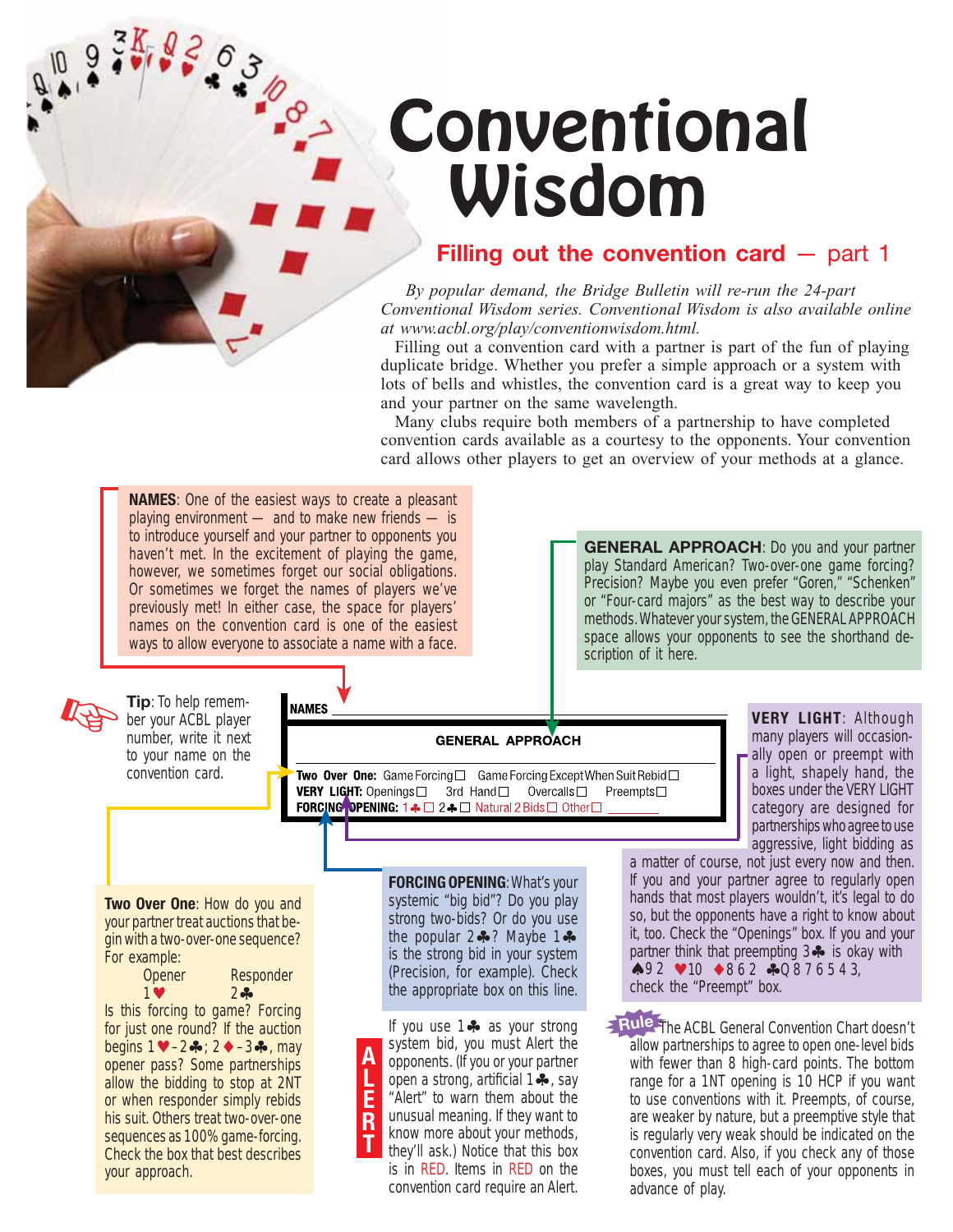# **Conventional** Wisdom

#### **Filling out the convention card – part 2**

The 24-part Conventional Wisdom series is available online at www.acbl.org/play/conventionwisdom.html

**1NT** These spaces allow you and your partner to state your point range for an opening 1NT bid. If your 1NT shows 15 to 17 high-card points, write "15" on the top left line and "17" on the top right line. Why are there two sets of lines? It's because some partnerships have a variable notrump range, which means that the range for their opening 1NT bids may change depending on which seat they open 1NT or what the vulnerability is. Most pairs, however, use just a single range.

➤ 1NT  $to$  $to$ 5-card Major common System on over 2♣ Stayman□Puppet 2  $\blacklozenge$  Transfer to  $\blacktriangledown$ Forcing Stayman<sup>1</sup> 2♥ Transfer to ▲□  $2 \spadesuit$  $\frac{2NT}{\sqrt{2}}$ 3- $\ddot{\phi}$  $3 \blacklozenge$ 3 \_\_\_\_\_\_\_\_\_\_\_\_\_\_\_  $34$ 4 **↓** 4 V Transfer  $Double \square$ : Other: \_\_\_\_\_\_\_\_\_\_\_\_\_\_ **NOTRUMP OPENING BIDS 2**- Most players use a 2 response to a 1NT opening as Stayman, asking opener if he has a four-card major. Check the black box if you and your partner play this. A few players prefer a variation called "Puppet Stayman," which asks opener if he has a four- or five-card major. Check the red box if you use this method, and remember that it requires an Alert, as does anything else in RED on the convention card. ➤  $\tilde{\blacktriangledown}$ ➤ ➤

**System on over interference** Occasionally the opponents will interfere when your side opens 1NT. When this happens, you and your partner may agree to ignore their bidding and play your system as if they had not acted. This approach is called "system on." For example, many players like their system to be "on" if the opponents double since the double takes up no bidding room. This means

that Stayman and Jacoby transfers (see below) would still be "on" so that the conventional message of responder's  $2\clubsuit$ ,  $2\spadesuit$  and  $2\heartsuit$  bids would be unchanged.

Other players, however, think it's too confusing to play systems on if the opponents interfere, so their bids revert to natural meanings. This approach is called "system off." If you play system on, use the space provided to say which calls by the opponents (such as double and/or  $2\clubsuit$ ) allow you to still play Stayman, transfers or other conventional calls.

**2. and 2NT** While it is possible to treat these responses as natural, it's popular to assign conventional meanings to these responses. They might be used to show length in one or both minor suits. For example, some pairs like to play that  $2 \spadesuit$  shows clubs (similar to a transfer), while  $2NT$  shows diamonds. There are many variations you may agree to play with your partner, and these spaces allow you to briefly describe your methods. Note that the lines are in RED; an Alert is required if the meanings are not natural.

Notice that "1NT" and the lines for ANNOUNCEN the notrump ranges are in BLUE. All items in BLUE on the convention card

38,82.03

require players to describe the meaning of the bid with a word or short phrase. In the case of notrump opening ranges, simply state the numerical range. For example, if your partner opens 1NT and your agreed-upon range is (say) 13–15 HCP, you should verbally Announce "Thirteen to fifteen," so the opponents will also know the range without having to look at your convention card.

**Rule** The Announcement rule applies even to the common 15–17 1NT range.

**5-card Major common** Some partnerships like to open 1NT on most balanced hands in the appropriate high-card range even if they contain a five-card major. If you and your partner play this way, check the box.

**2** ♦ **and 2** ■ Most duplicate players use the  $2 \blacklozenge$  and  $2 \blacktriangledown$  responses to 1NT as Jacoby transfers, promising five or more cards in the next higher suit, *i.e.*,  $2 \triangleleft$  promises five or more hearts and  $2 \blacktriangledown$  promises five or more spades. Opener is expected to accept the transfer by bidding the indicated suit at his next turn. If you use transfer responses to 1NT, check the appropriate BLUE boxes.



Both the  $2 \triangleleft$  and  $2 \triangleleft$  transfers require an Announcement. So if you open 1NT and partner bids  $2 \blacktriangledown$ , say "Transfer."

Note that there is also a "Forcing Stayman" option in RED under  $2 \triangleleft$ . Some pairs like to play "two-way" Stayman, meaning that 2 $\clubsuit$  is used as Stayman with invitational hands, while  $2 \triangleleft$  is used as Stayman with game-forcing hands. Check the RED box and Alert if you use this approach.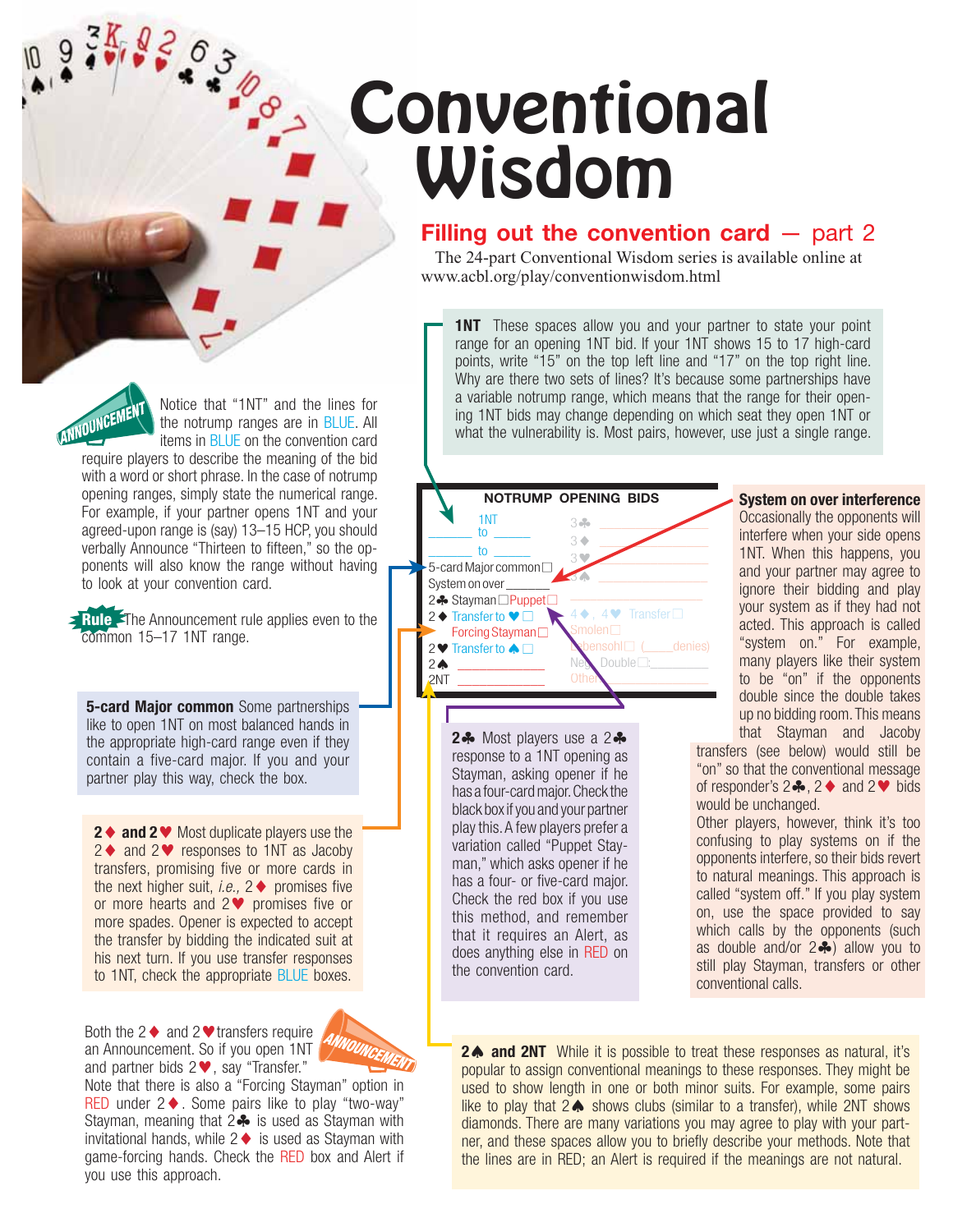# **Conventional** Wisdom

### **Filling out the convention card**  $-$  **part 3**

*The 24-part Conventional Wisdom series is available online at www.acbl.org/play/conventionwisdom.html*

**3♣, 3♦, 3♥, 3♦ Ask a dozen pairs what meanings they assign to these bids and you're** likely to get a dozen different answers. There are many popular treatments, so it's important that you discuss with your partner what these bids mean in your partnership. Many pairs play 3 $\clubsuit$  and 3 $\lozenge$  as natural, but be certain you understand what strength these bids promise. Some pairs like to play these as weak; they're a sign-off. Others prefer to treat them as invitational to 3NT promising a decent six-card suit. And others prefer to use them as strong and slam-going. If you play any of these treatments, no Alert is required. If, however, you'd prefer to use any of these bids to show, say, a two-suited hand (many pairs use  $3\blacktriangledown$  and 3 to show both majors) or maybe a three-suited hand (with shortness in the suit bid), that's okay too, as long as you write a brief explanation on the convention card and Alert the treatment. Note that these lines are in RED, requiring an Alert.



**Negative Double** Say partner opens 1NT, right-hand opponent bids  $2 \blacktriangledown$ and you double. Many pairs play this as a good old-fashioned penalty double, but some like to play it as a negative double, promising values and length in the other suits, especially the major(s). If you prefer the latter approach, check the box.

**Lebensohl** When the opponents intervene over your side's 1NT opening, it  $\epsilon_1$ **perience** can be difficult to describe your hands accurately. For example, what does 3- mean in this auction?

*You Opponent Partner Opponent*  $1NT$  2 $34$ 



Smolen to help them describe a hand with a 5–4 or 4–5 pattern in the majors after partner's 1NT Players opening. Smolen also helps keep the strong hand as declarer if a fit is found. Say the auction begins

**Smolen** Experienced pairs use

responds  $4 \blacklozenge$  or  $4 \blacktriangleright 4$  to your 1NT opening. The BLUE box indicates a bid that must be described to the opponents by an

**4**, **4 Transfer**

Announcement.

ANNOUNCEMENT

Many partnerships use  $4 \blacklozenge$  and  $4 \blacktriangledown$  as transfers to  $4 \blacktriangleright 4 \blacktriangleright 4 \blacktriangleright 4 \blacktriangleright 4 \blacktriangleright 5$ . respectively. This popular treatment is known as a Texas transfer. After partner opens 1NT, you may show a long major suit (with appropriate values) at the four level by bidding the suit one rank below the one you actually hold. Partner will accept the transfer by bidding your "real" suit.

> If you play this method, you must Announce "Transfer" to the opponents when partner

**PO - 10** 

| Partner          | You   |
|------------------|-------|
| 1NT              | $2 -$ |
| $2\blacklozenge$ |       |

After your 2 Stayman inquiry, partner has denied holding a four-card major. If you hold game-forcing values with five spades and four hearts, you know your side doesn't have an eight-card heart fit, but you might still have a 5–3 spade fit. How to show this kind of hand? Playing Smolen, you may now jump to the three level in your shorter major (hearts) to tell partner about your pattern. Partner can then decide between 3NT and  $4 \spadesuit$ . If you have four spades and five hearts, you would jump to  $3 \triangle$  instead. Smolen requires an Alert after the three-level jump.

2 V is natural. Is 3 ♣ forcing? Or is it to play? Both ways are reasonable, but you must have an agreement. To help differentiate between forcing and non-forcing actions by responder, many pairs use lebensohl. It works like this: Direct three-level actions (as in the given auction) are forcing, but with weak hands, responder bids 2NT (Alertable) first. This conventional bid commands opener to bid  $3\clubsuit$  so that responder can pass (with clubs) or bid another suit (such as diamonds) to show a weak hand with a long suit. Another nice part of lebensohl is that it allows you to tell partner whether you have a stopper in the enemy suit. Many lebensohl enthusiasts use this type of sequence to deny a stopper:

*You Opponent Partner Opponent*

 $1NT$  2 3NT

Partner's 3NT call says, "I have enough strength to be in game, but I don't have a stopper." To show a stopper, partner bids 2NT first, forcing you to bid 3. and then bids 3NT:

- *You Opponent Partner Opponent*
- $1NT$   $2V$   $2NT$  Pass  $3P$  Pass  $3NT$ 3- Pass 3NT

Since the "faster" auction denies a stopper, many pairs write the word "Fast" in the blank next to "denies" on the card. This treatment requires an Alert.